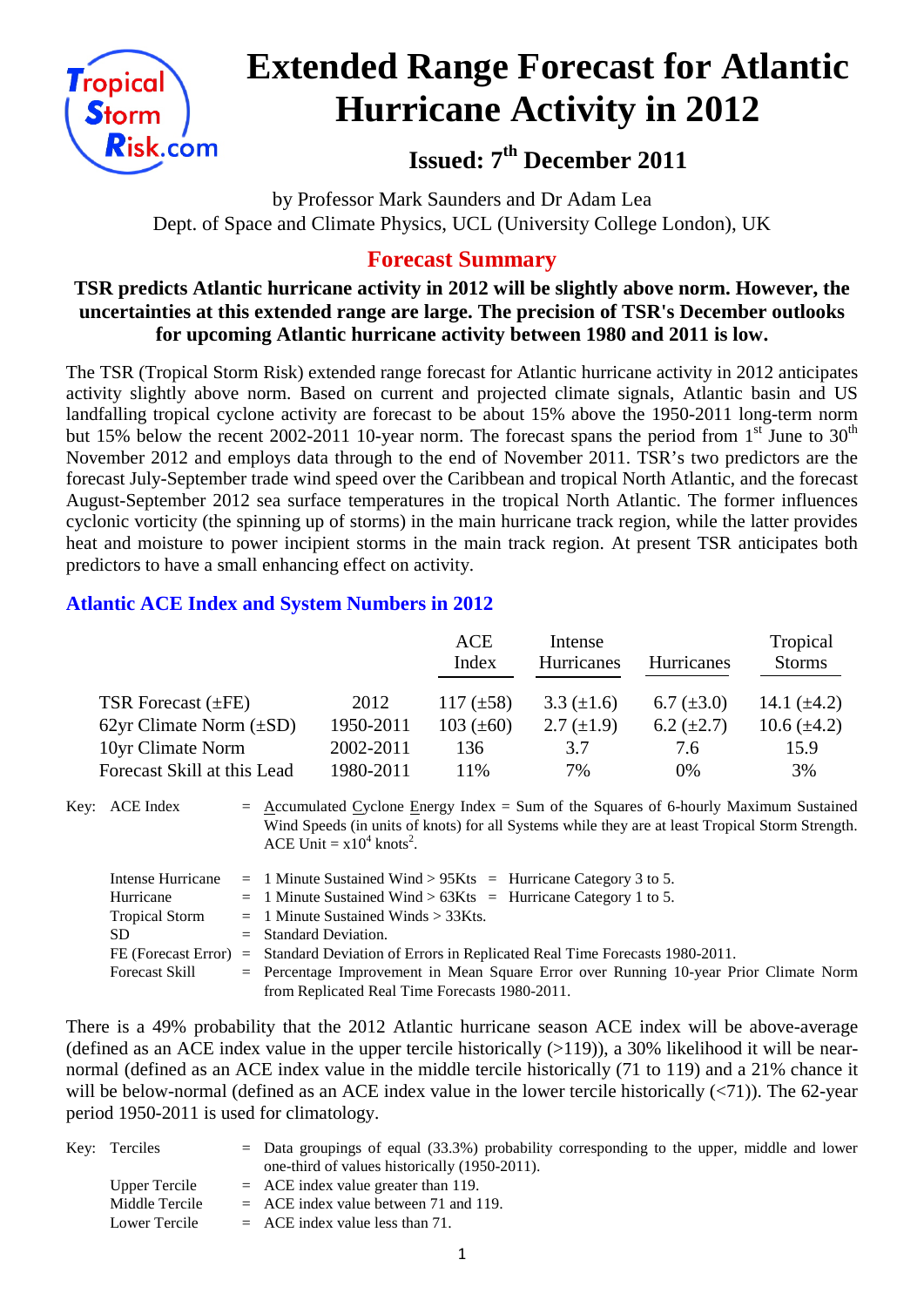#### **USA Landfalling ACE Index and Numbers in 2012**

|                              |           | ACE             |                   | Tropical        |  |
|------------------------------|-----------|-----------------|-------------------|-----------------|--|
|                              |           | Index           | Hurricanes        | <b>Storms</b>   |  |
| TSR Forecast $(\pm FE)$      | 2012      | $3.0 (\pm 2.1)$ | $1.8 (\pm 1.5)$   | 4.3 $(\pm 2.2)$ |  |
| 62yr Climate Norm $(\pm SD)$ | 1950-2011 | 2.4 $(\pm 2.2)$ | $1.5 \ (\pm 1.3)$ | 3.1 $(\pm 2.0)$ |  |
| 10yr Climate Norm            | 2002-2011 | 2.8             | 1.7               | 4.4             |  |
| Forecast Skill at this Lead  | 1980-2011 | 4%              | 4%                | 6%              |  |
|                              |           |                 |                   |                 |  |

| Key: ACE Index           | $=$ Accumulated Cyclone Energy Index $=$ Sum of the Squares of hourly Maximum     |
|--------------------------|-----------------------------------------------------------------------------------|
|                          | Sustained Wind Speeds (in units of knots) for all Systems while they are at least |
|                          | Tropical Storm Strength and over the USA Mainland (reduced by a factor of 6).     |
|                          | ACE Unit = $x10^4$ knots <sup>2</sup> .                                           |
| Landfall Strike Category | $=$ Maximum 1 Minute Sustained Wind of Storm Directly Striking Land.              |
| USA Mainland             | $=$ Brownsville (Texas) to Maine                                                  |

USA landfalling intense hurricanes are not forecast since we have no skill at any lead.

There is a 58% probability that in 2012 the USA landfalling ACE index will be above average (defined as a USA ACE index value in the upper tercile historically (>2.54)), a 23% likelihood it will be near-normal (defined as a USA ACE index value in the middle tercile historically (1.11 to 2.54)) and only a 19% chance it will be below-normal (defined as a USA ACE index value in the lower tercile historically  $(\le 1.11)$ ). The 62-year period 1950-2011 is used for climatology. The probabilities for US landfalling activity are slightly higher than for basin activity owing to storm formation probabilities for the Caribbean Sea and Gulf of Mexico anticipated to be slightly higher than for the tropical and subtropical North Atlantic.

#### **Key Predictors for 2012**

The key factors behind the TSR forecast for a slightly above-average hurricane season in 2012 are the anticipated small enhancing effect of the July-September forecast trade wind at 925mb height over the Caribbean Sea and tropical North Atlantic region  $(7.5^{\circ}N - 17.5^{\circ}N, 30^{\circ}W - 100^{\circ}W)$ , and of August-September forecast sea surface temperature for the Atlantic MDR  $(10^{\circ}N - 20^{\circ}N, 20^{\circ}W - 60^{\circ}W)$ . The current forecasts for these predictors are  $0.21 \pm 0.84$  ms<sup>-1</sup> weaker than normal (1980-2011 climatology) and  $0.12\pm0.29^{\circ}$ C warmer than normal (1980-2011 climatology). The July-September 2012 trade wind prediction is based on an expectation of neutral ENSO conditions in August-September 2012 as forecast by an in-house multi-ensemble extension of the Knaff and Landsea (1997) ENSO-CLIPER model (Lloyd-Hughes et al, 2004). The forecast skills for these predictors at this lead are 26% and 33% respectively. However, it should be stressed there are large forecast uncertainties in both these predictors at this extended lead.

#### **The Precision of Seasonal Hurricane Forecasts**

The figure displays the recent 10-year (2002-2011) skill for the forecast number of North Atlantic hurricanes issued by different organisations.

Forecast precision is assessed using the Mean Square Skill Score (MSSS) which is the percentage improvement in mean square error over a climatological forecast. Positive skill indicates that the model performs better than a climatology forecast, whilst a negative skill indicates that it performs worse than climatology. Two different climatologies are used: a fixed 50-year (1950-1999) climatology and a running prior 10-year climate norm.

The figure compares the forecast skill of the TSR, NOAA (National Oceanic and Atmospheric Administration) and CSU (Colorado State University) seasonal hurricane outlooks 2002-2011 as a function of lead time. NOAA does not release seasonal outlooks before late May. It is clear there is little skill in forecasting the upcoming number of Atlantic hurricanes from the prior December. Skill climbs